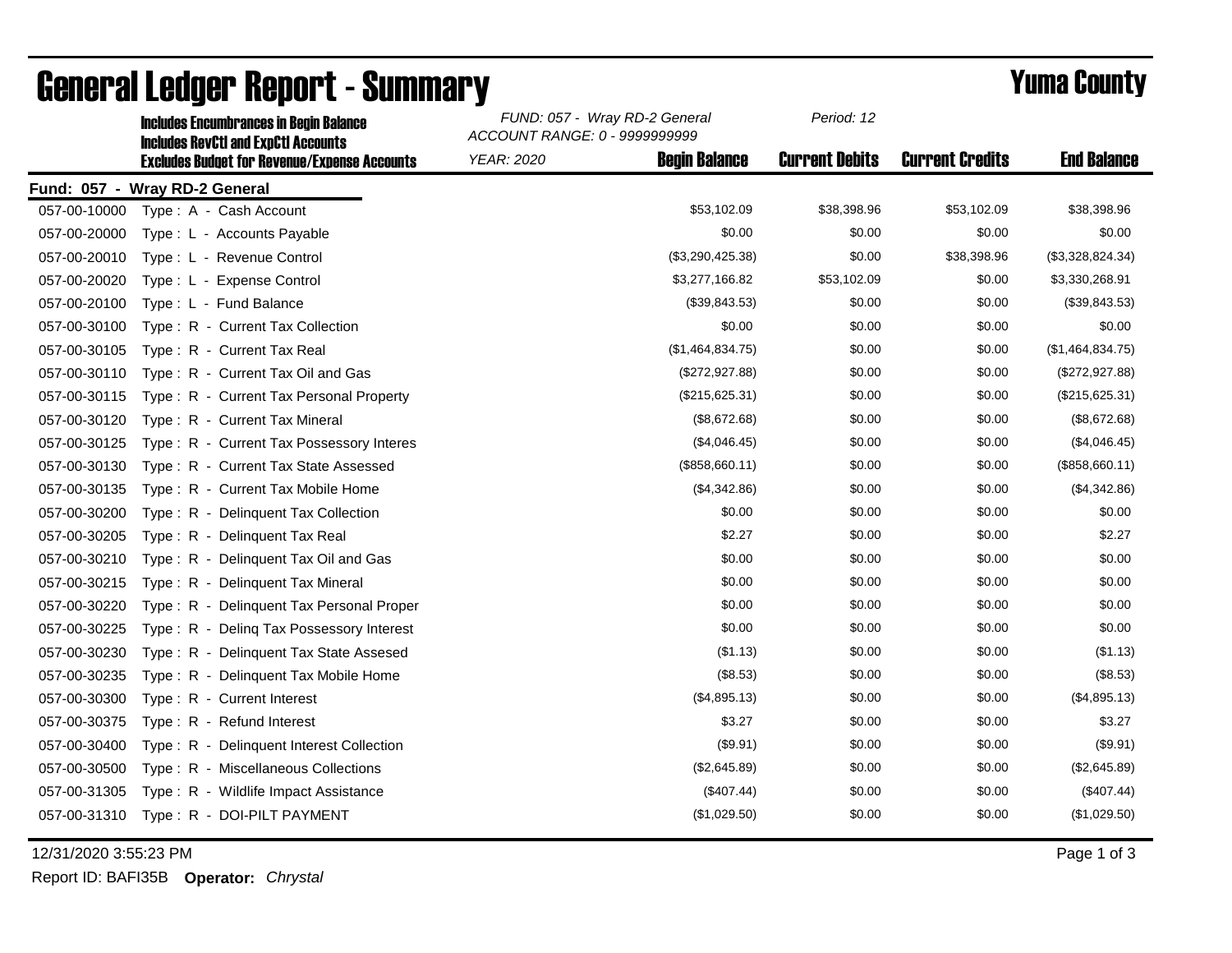|                               | <b>Includes Encumbrances in Begin Balance</b><br><b>Includes RevCtI and ExpCtI Accounts</b><br><b>Excludes Budget for Revenue/Expense Accounts</b> |                                         |                             | FUND: 057 - Wray RD-2 General<br>ACCOUNT RANGE: 0 - 9999999999 |                             | Period: 12           |                       |        |                                  |                    |
|-------------------------------|----------------------------------------------------------------------------------------------------------------------------------------------------|-----------------------------------------|-----------------------------|----------------------------------------------------------------|-----------------------------|----------------------|-----------------------|--------|----------------------------------|--------------------|
|                               |                                                                                                                                                    |                                         |                             | <b>YEAR: 2020</b>                                              |                             | <b>Begin Balance</b> | <b>Current Debits</b> |        | <b>Current Credits</b>           | <b>End Balance</b> |
| Fund: 057 - Wray RD-2 General |                                                                                                                                                    |                                         |                             |                                                                |                             |                      |                       |        |                                  |                    |
| 057-00-32100                  |                                                                                                                                                    | Type: R - Transfers In                  |                             |                                                                |                             | \$0.00               |                       | \$0.00 | \$0.00                           | \$0.00             |
| 057-00-33000                  |                                                                                                                                                    | Type: R - Auto Tax B Collection         |                             |                                                                |                             | (\$335,971.58)       |                       | \$0.00 | \$27,270.70                      | (\$363,242.28)     |
| 057-00-33100                  |                                                                                                                                                    | Type: R - Auto Tax A & F Collection     |                             |                                                                |                             | (\$116,351.77)       |                       | \$0.00 | \$11,128.26                      | (\$127,480.03)     |
| 057-00-49100                  |                                                                                                                                                    | Type: X - Treasurer Fees                |                             |                                                                |                             | \$7,111.49           |                       | \$0.00 | \$0.00                           | \$7,111.49         |
| 057-00-49401                  |                                                                                                                                                    | Type: X - Transfer Out                  |                             |                                                                |                             | \$0.00               |                       | \$0.00 | \$0.00                           | \$0.00             |
| 057-00-49500                  |                                                                                                                                                    | Type: X - Checks Written / ACH Transfer |                             |                                                                |                             | \$3,270,055.33       | \$53,102.09           |        | \$0.00                           | \$3,323,157.42     |
|                               |                                                                                                                                                    |                                         |                             | Fund: 057 - Wray RD-2 General                                  | Totals :                    | (\$13,258.56)        | \$144,603.14          |        | \$129,900.01                     | \$1,444.57         |
|                               |                                                                                                                                                    |                                         | <b>Total Fund Revenues:</b> | \$38,398.96                                                    | <b>Total Fund Expenses:</b> |                      | \$53.102.09           |        | <b>Net Revenue Over Expense:</b> | (S14,703.13)       |

## General Ledger Report - Summary **Example 2018** Yuma County